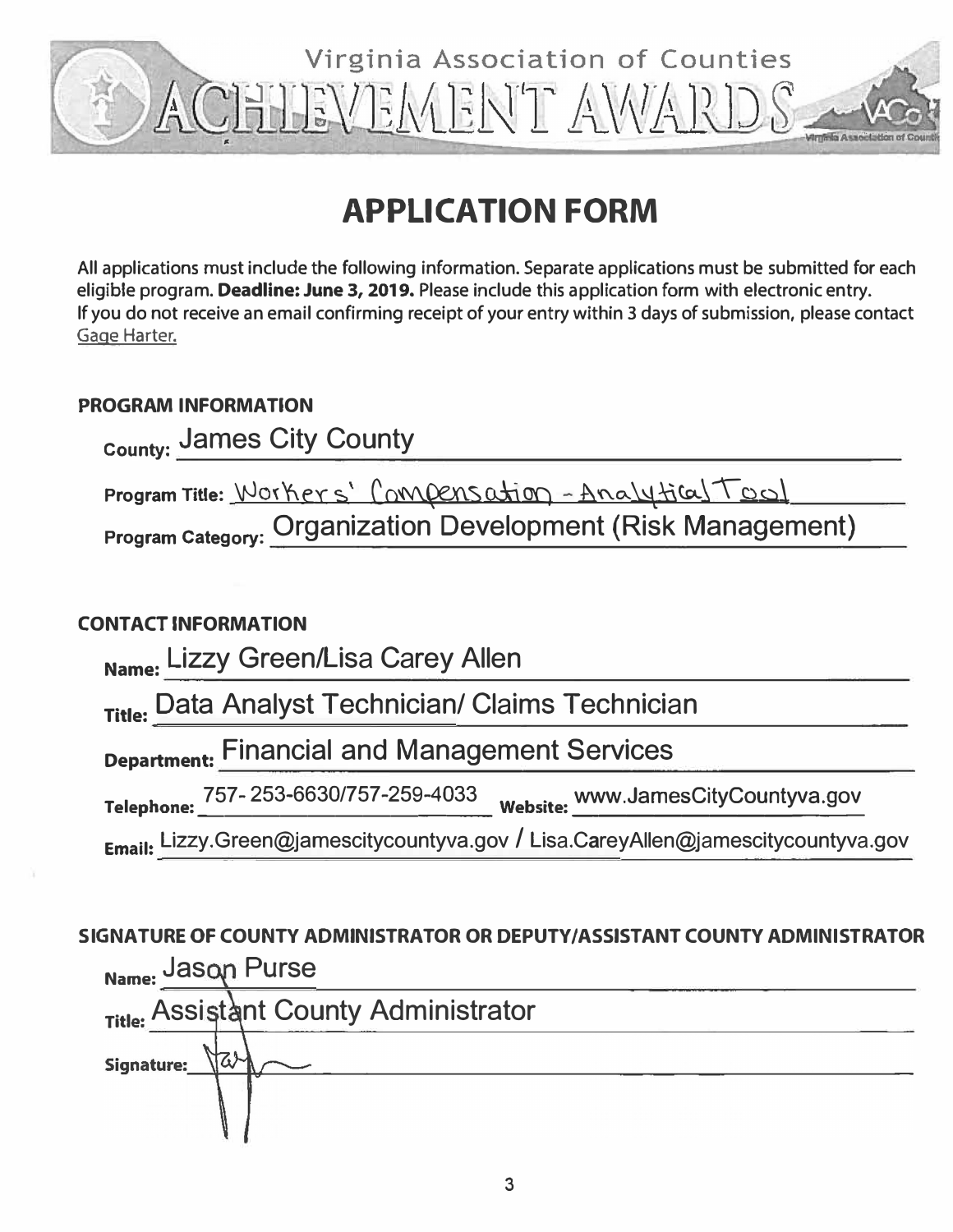## **VACO Award Submission James City County, VA Fiscal Year 2019**

#### **EXECUTIVE SUMMARY**

James City County's Risk Management division was faced with the dilemma that there was no method to track and analyze workers' compensation claim data. Without the ability to identify trends in workers' compensation data, it is challenging to determine if the nature and frequency of safety training is meeting the needs, and to respond to needs in an effective and efficient manner.

To address this issue, James City County's Risk Management and Information Resource Technology departments combined resources to create a program to help manage workers' compensation and improve safety in the workplace. The program uses "SiSense", which is a new software that James City County purchased licenses for in FY18 to capture workers' compensation data from the County's insurance carrier, the Virginia Association of Counties' Risk Pool (VACoRP), and provide a tool to analyze and compare the information with data housed in other software programs, such as those used by Human Resources, Payroll, Finance, etc.

With the implementation of this program, Risk Management and department heads are able to gather workers' compensation data in real time and analyze it in ways that allow users to identify trends and adjust proactively. This leads to a more accurate insight on what trainings their employees may need and what other measures may be needed to enhance safety and provide for an overall safer work environment.

# **OUR SITUATION**

Injury Facts, an injury statistics website associated with the National Safety Council, states that the total costs associated with workplace injuries in 2018 totaled \$161.5 billion and there were a total of 70 million days of work lost due to injuries ("Work Injury Costs" 2019). Based off the information provided by Injury Facts, workers' compensation claims should be an area that is analyzed to find trends in order to try to prevent claims from happening and reduce overall costs.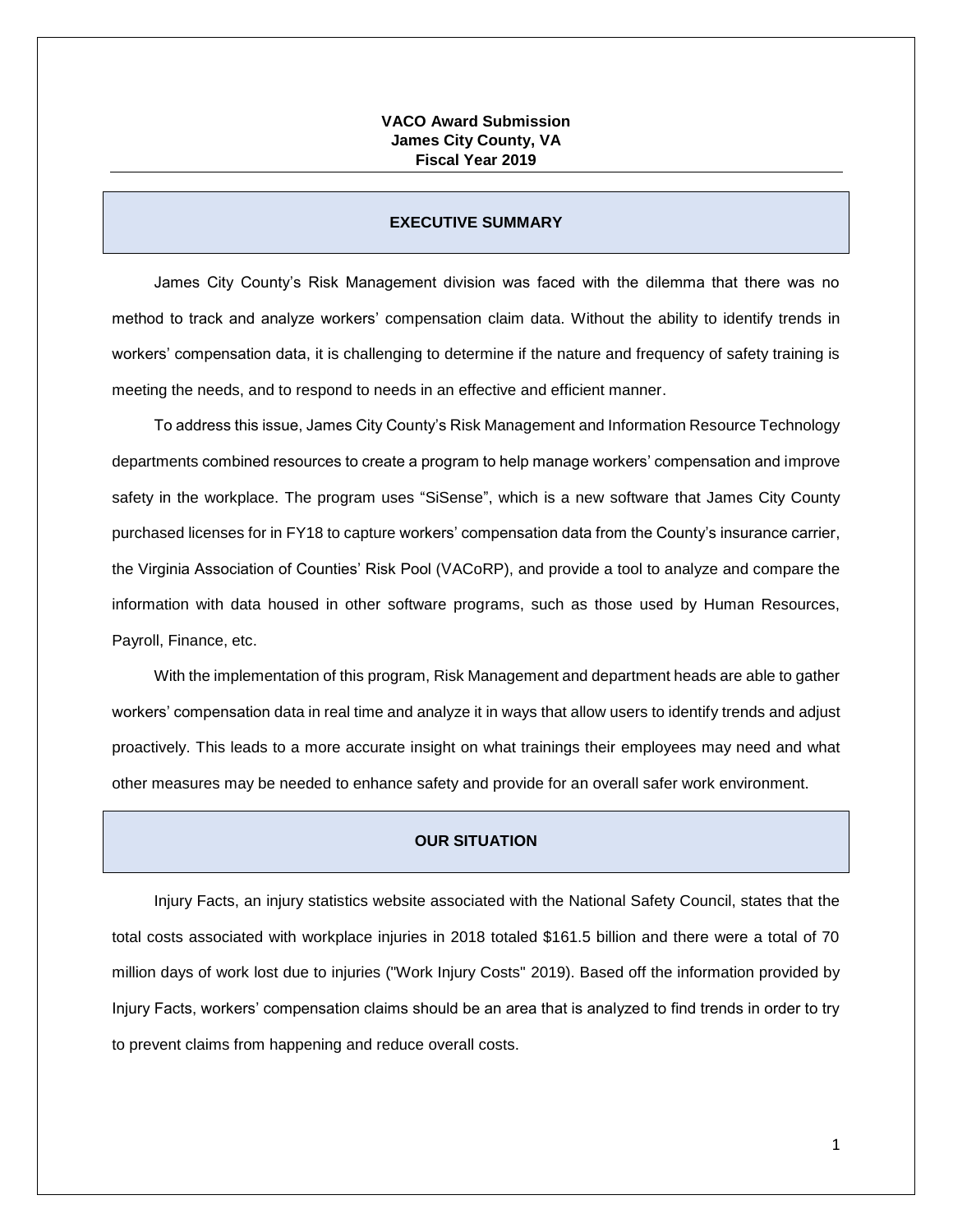James City County's Risk Management department provides services to the County, James City Service Authority (JCSA), and the Williamsburg-James City County (WJCC) public school system. Most claims are managed by the County's insurance carrier, VACoRP. VACoRP houses all of the data pertaining to the different workers' compensation claims, however there was a lot of data but no efficient way of analyzing the worker's compensation claims for all of the entities.

Without being able to analyze the claim data to identify trends, there is no way to tell if the safety trainings that are in place are efficient or being applied in the most effective manner. For example, as demonstrated by the chart below, there was one slip and fall claim in September and three slip and fall claims in October.



Different theories can be derived from the above data – does the time of year matter, where did the falls occur, is it the same employee, it is the same supervisor of employees, what was the weather when it happened? Raw data without more details provides very little meaning. This was an area needing improving.

#### **PROGRAM EXECUTION**

There are two different data sources that VACoRP utilizes (1) VACoRP's claim data and (2) Company Nurse reports. VACoRP keeps track of the date of injury, claimant's name, type of injury, and other important data. The Company Nurse keeps track of when the employee called in the report, the location of the injury (hallway, front office, etc.), and the hospital/doctor's office the employee visited for injury to name a few pieces of data.

The process for a claim is that when an employee is injured, the employee calls the Company Nurse. The Company Nurse takes information from the injured employee and a report is generated. This report is then sent to VACoRP and the claim is started. This claim data is then available on VACoRP's website and when Risk Management needs claims data to analyze claims, a request can be sent to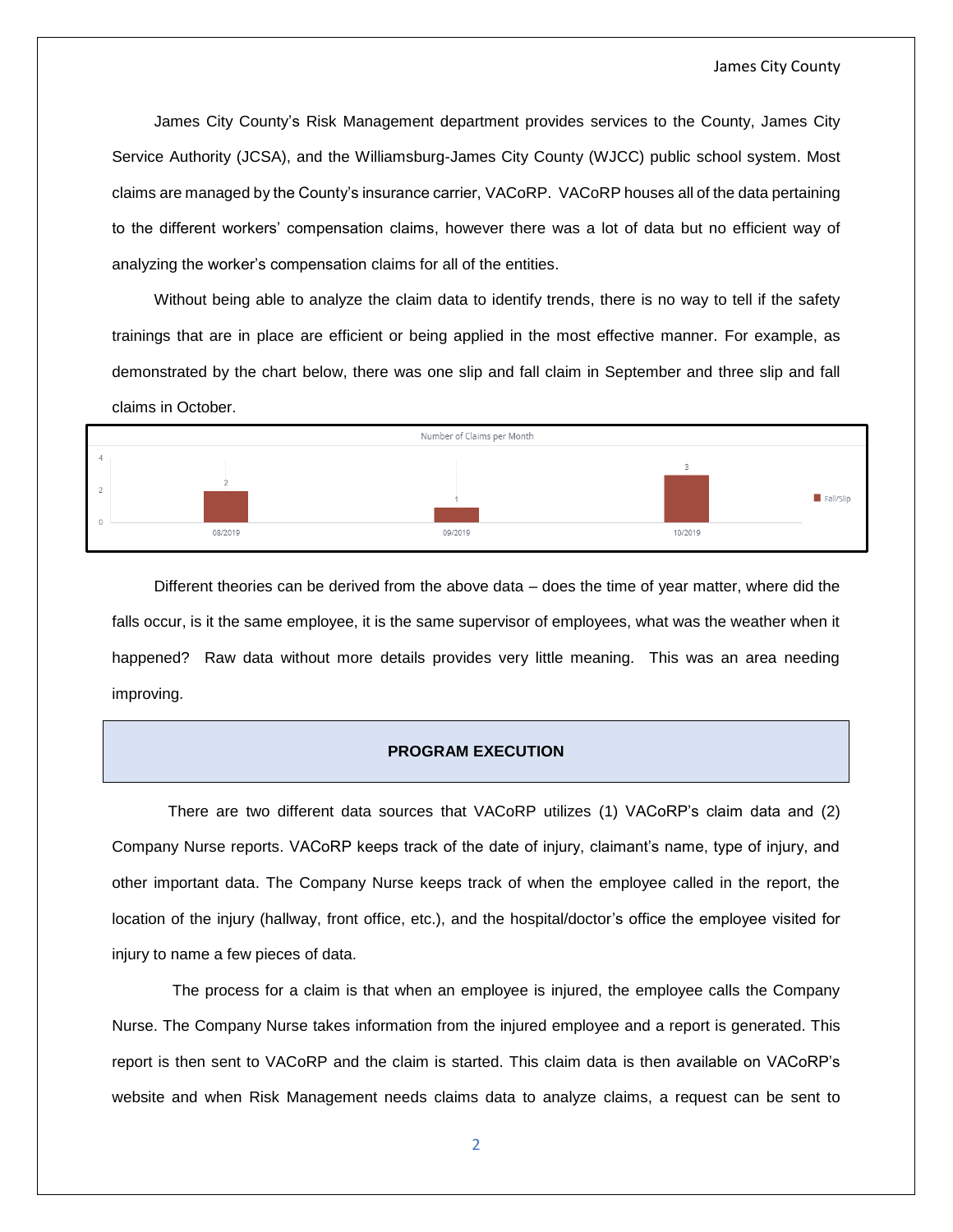#### James City County

VACoRP for an Excel spreadsheet with data. This process was not a very efficient one for many reasons: the request depended on VACoRP and when they would be able to send the data, not all the claim data was available on the website, and the website was prone to errors (lagging, down, etc.).

To remedy this, Risk Management utilized a new software, SiSense, which was recently acquired by James City County. Risk Management met with Information Resource Management (IRM) to discuss the possibility of using this program to track and analyze workers' compensation and claim data. Risk Management and IRM also brainstormed on how to connect the VACoRP and Company Nurse claim data because each section contained different data, to get the full picture, James City County needed to connect both to tell the full story of the claim. Risk Management and IRM figured out a process that made analysis more efficient and provided all of the Company Nurse and VACoRP data through one source. IRM was also able to connect personnel data from Human Resources to add to the Company Nurse and VACoRP data, like an employee's hire data so Risk Management would be able to calculate how long the employee has worked for the entity when they got injured.

Risk Management's responsibility was to ask VACoRP and the Company Nurse for monthly spreadsheets containing all claim data that was new or any data that had been updated in the previous month. Risk Management also had to ensure that the spreadsheets from both the Company Nurse and VACoRP were formatted correctly to make it easier for IRM.

IRM's responsibility was to set-up the data in SiSense, which involved creating databases and merging the name and injury date columns to properly connect the data. IRM also created a folder on the County's local drive on the computer that allowed the spreadsheets to be automatically uploaded when Risk Management received them and put them in the folder.

Once the new and updated claim data was uploaded into SiSense, Risk Management is responsible for organizing the data to ease analysis. In SiSense, there are dashboards and widgets; the dashboards work as containers to hold the visualizations of the data (an example of a dashboard can be seen below). Dashboards contain widgets, which can vary from pie charts, pivot tables, or even scatter charts.

3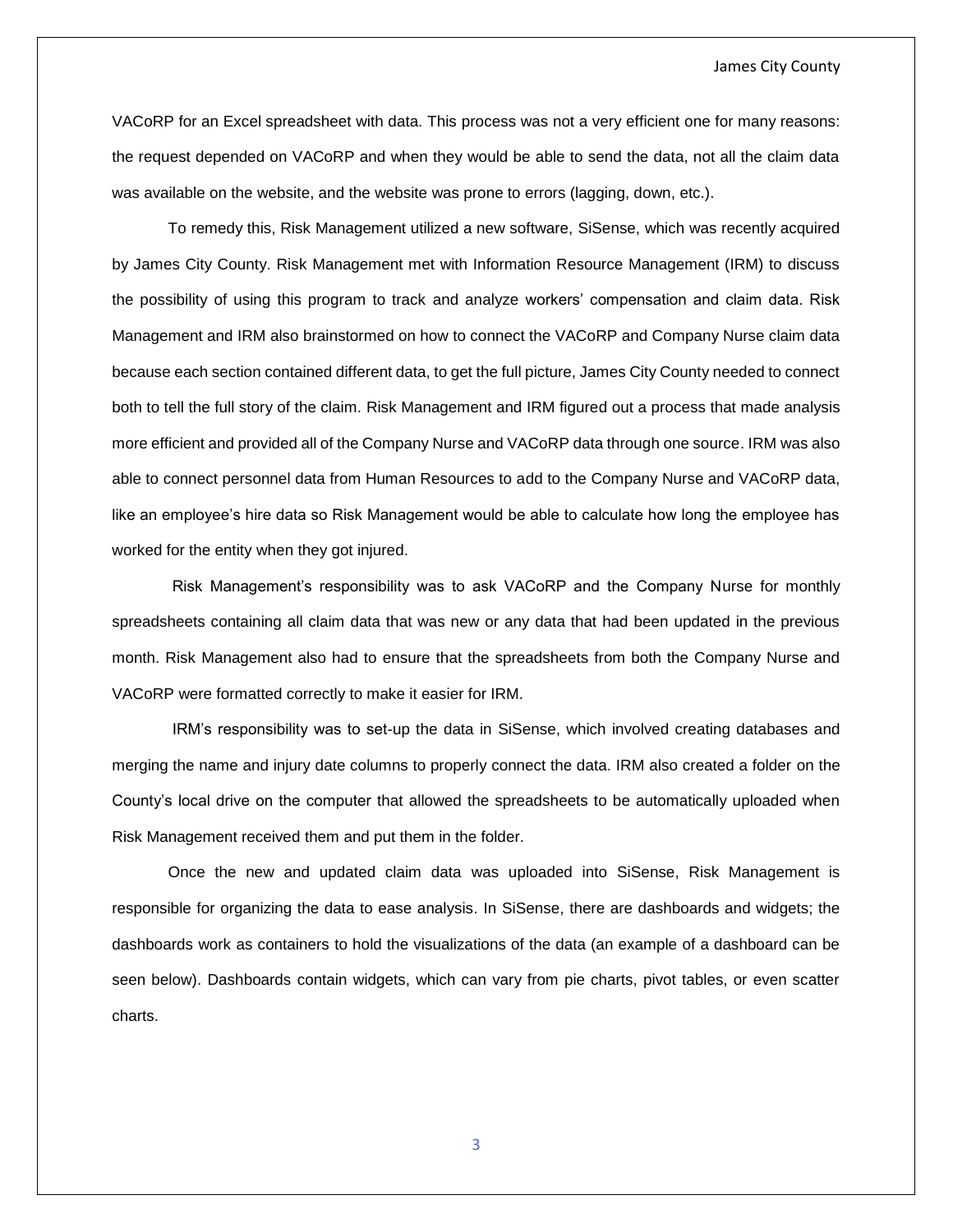James City County



Risk Management is responsible for building the dashboards and the appropriate widgets based on what data the department heads would like to analyze. Some useful widgets that have been created are pie charts showing the percentage of a specific type of injury for a fiscal year and a pivot table showing the total number of claims per fiscal year (examples of both widgets can be seen below).

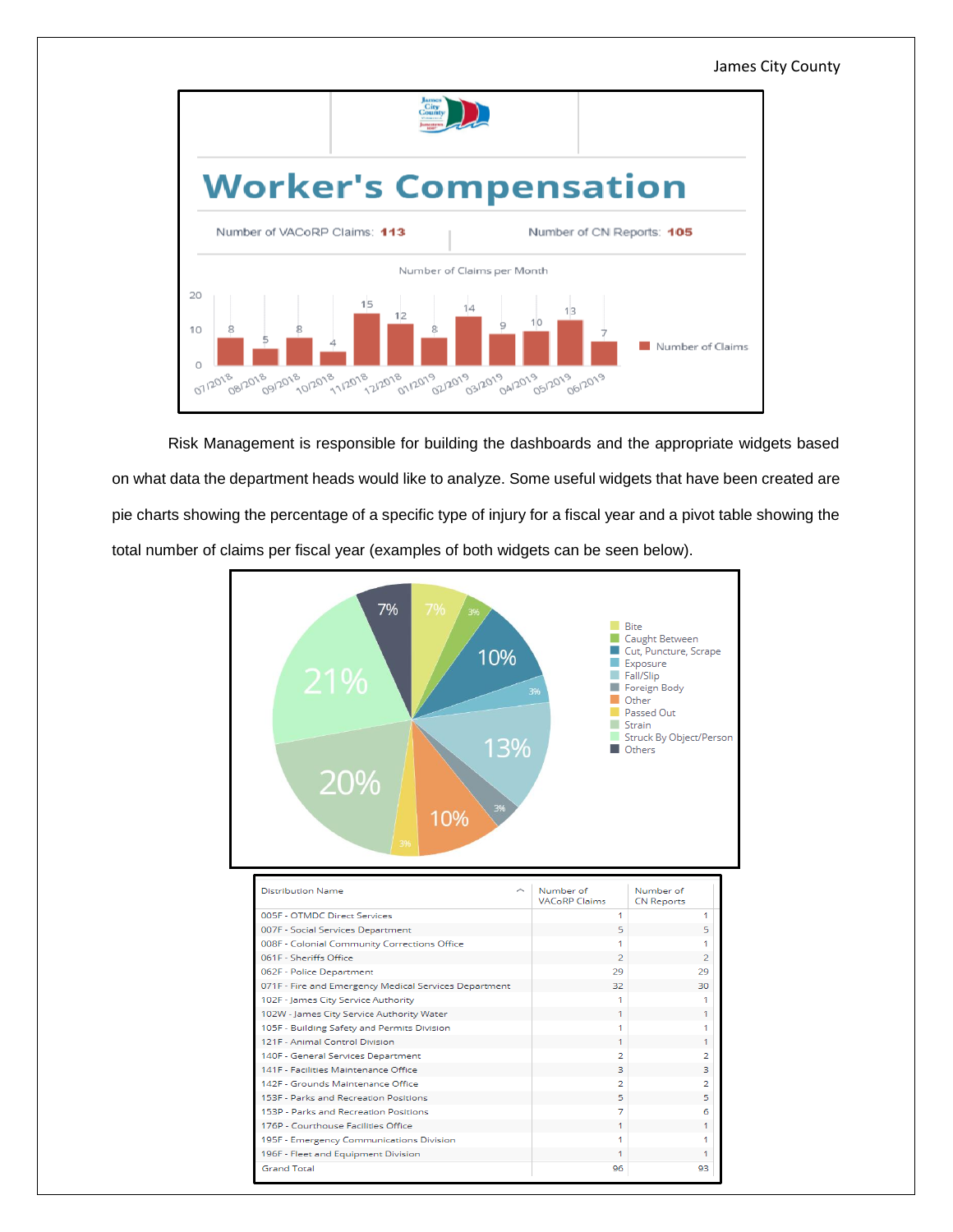Once the dashboard is built, Risk Management is able to share the dashboards with department heads so that they are able to keep monitor the claims in their own department and they are also able to coordinate with Risk Management to offer specific trainings to increase safety in the workplace.

#### **How Program Fulfilled Awards Criteria**

James City County's workers' compensation program has met the following awards criteria: it provided an innovative solution to a problem, has promoted and currently promotes intergovernmental cooperation between local and state entities, and provided a model that other localities can learn from.

The program brought about innovation because James City County is using a software the County currently has access to in a way that has not previously been done. By using SiSense to analyze workers' compensation claims, the County has been able to better evaluate its safety and training needs and respond timely.

For example, in the widget below, it is apparent that from FY18 to FY19, the Fire department had an increase in in the total number of claims, especially strain and being struck by an object/person related claims. Risk Management can share these results with the Fire department and offer more training on how to prevent strains in the workplace and how to effectively handle violent suspects. In the past, it would have been very time consuming to collect past data and analyze, but with the help of this program, James City County is able to access workers' compensation data in real time.

| <b>Distribution Name</b>                                    | <b>Injury Grouping</b>  | 2018 | 2019 |
|-------------------------------------------------------------|-------------------------|------|------|
| 071F - Fire and Emergency Medical Services Department       | Cut, Puncture, Scrape   |      |      |
|                                                             | Exposure                |      |      |
|                                                             | Fall/Slip               | 2    | 2.   |
|                                                             | <b>Hearing Loss</b>     | 0    |      |
|                                                             | Other                   | 2    | 5.   |
|                                                             | Passed Out              | 0    | 2.   |
|                                                             | Strain                  | 2    |      |
|                                                             | Struck By Object/Person | 0    | 3.   |
| 071F - Fire and Emergency Medical Services Department Total |                         | 8    | 24   |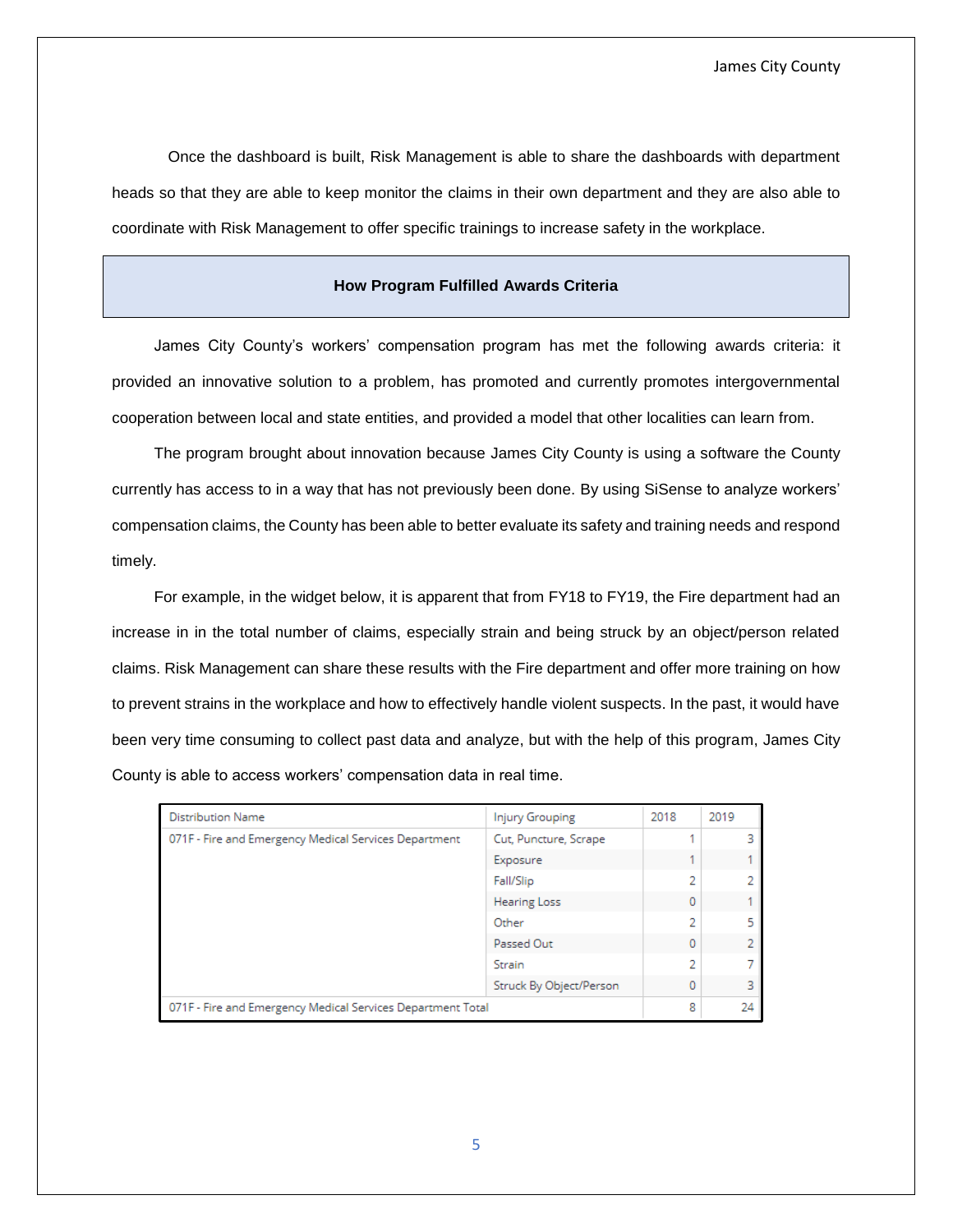#### James City County

Implementation of this program has also made it easier to share data on our workers' compensation claims with internal users (department heads, supervisors) and external users (government agencies, other Counties).

An example of easing internal communication is the addition of the workers' compensation claim analysis in our internal Risk Management meetings. These meetings are used to discuss current Risk Management practices, address current problems, and brainstorm innovative solutions to the problems. This has led to a basic Risk Management training to be included in the onboarding process for new hires, making sure relevant trainings and resources are available on the internal Risk Management website, and Risk Management is also able to monitor the open claims more regularly. By monitoring the open claims, Risk Management is able review the reserve balances and see if they should be reduced or if there is any additional action that needs to be taken on the claim. Open claims have a direct monetary impact on our insurance premiums.

Other internal departments that have benefited from this program are Human Resources and the WJCC school system. For the Human Resources department, Risk Management is able to help them monitor important claims and keep track of certain claims. For example, Risk Management created a pivot table to track the employees with the highest number of claims. By providing this information, HR would be able to investigate further and explain why these employees are prone to more claims than other employees. They are now also tracking the employees on light duty more closely to check for reassignment and alternate work.

For the WJCC school system, Risk management created a pivot table to show which school location has had the most injuries. The location with the most claims has started receiving additional training to address the issue. The Financial Officer for the schools found this data so beneficial that they requested additional data on workers' compensation.

James City County's program has provided a model that other localities can learn from because James City County has proven benefits since its implementation. The benefits are that the mod for our insurance has gone down, which is influenced by the number of workers' compensation claims and the total reserve amount spent for the claims. There are also more relevant safety trainings being offered that have been specialized to the needs of the entities.

6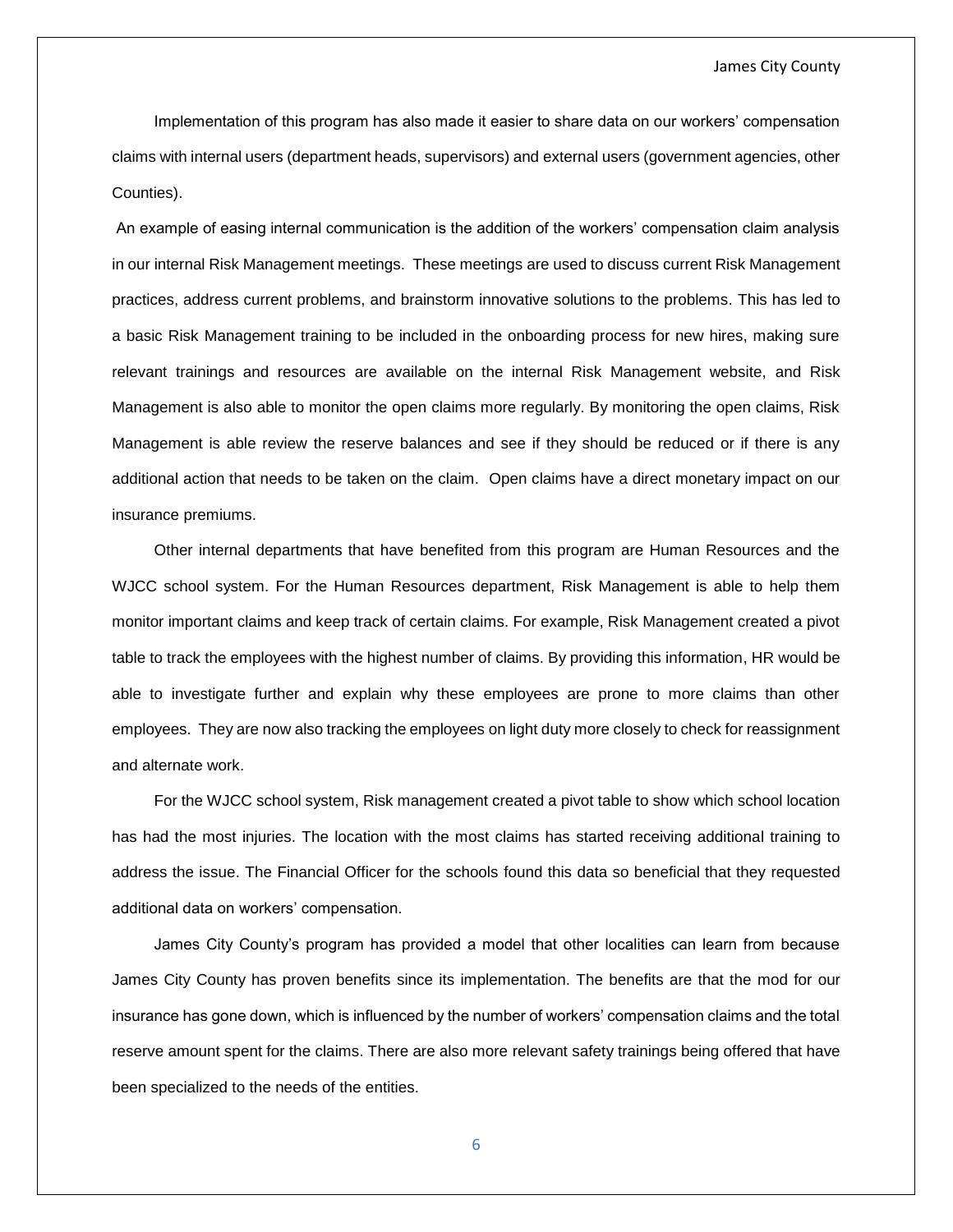Another example of how the program has provided a model that can be duplicated is when an employee from another locality came to visit James City County and learn more about the County's Safety program. A preview of SiSense was given to the visitor and he requested more details on how we analyze our claims to identify certain trends, like a location or department that has a higher amount of claims than the average number of claims.

For example, for James City County's Parks and Recreation department, Risk Management created a pivot table, which is shown below, that indicates the address of an injury and the number of claims that took place at this location. The department head can investigate to uncover why this is happening and put the proper measures in place to address it.

| Location                                                     | Number of<br><b>VACoRP Claims</b> | $\checkmark$   |
|--------------------------------------------------------------|-----------------------------------|----------------|
| 5301 Longhill RoadWilliamsburg, VA 23188                     |                                   | 4              |
| 850 Jolly Pond RoadWilliamsburg, VA 23188                    |                                   | $\overline{2}$ |
| 118 Ironbound RedWilliamsburg VA                             |                                   | 1              |
| 1350 John Tyler HighwayWilliamsburg, VA 23185                |                                   | 1              |
| 1350 John Tyler Hwy Williamsburg, VA 23188                   |                                   | 1              |
| 1350 John Tyler Memorial Hwy Williamsburg VA 23185           |                                   | 1              |
| 1831 Jamestown RoadPowhatan Creek ParkWilliamsburg, VA 23185 |                                   | 1              |
| 20154 Jamestown RoadWilliamsburg, VA 23185                   |                                   | 1              |

#### **Financing and Staffing**

To implement the program, IRM spent approximately \$57,000 in fiscal year 2018 on SiSense servers and additional licenses. In fiscal year 19, the servers and additional licenses were renewed for approx. \$60,000. It is important to note that the SiSense licenses are being used to analyze other data from other systems as well which are not part of this initiative and therefore only a small portion of the initial purchase and annual amounts are attributable to this project. There were no other direct expenses associated with this program.

In order to staff the program, the Data Analyst Technician led the effort in Risk Management along with the support of Director and Assistant Director of Financial and Management Services Department. The